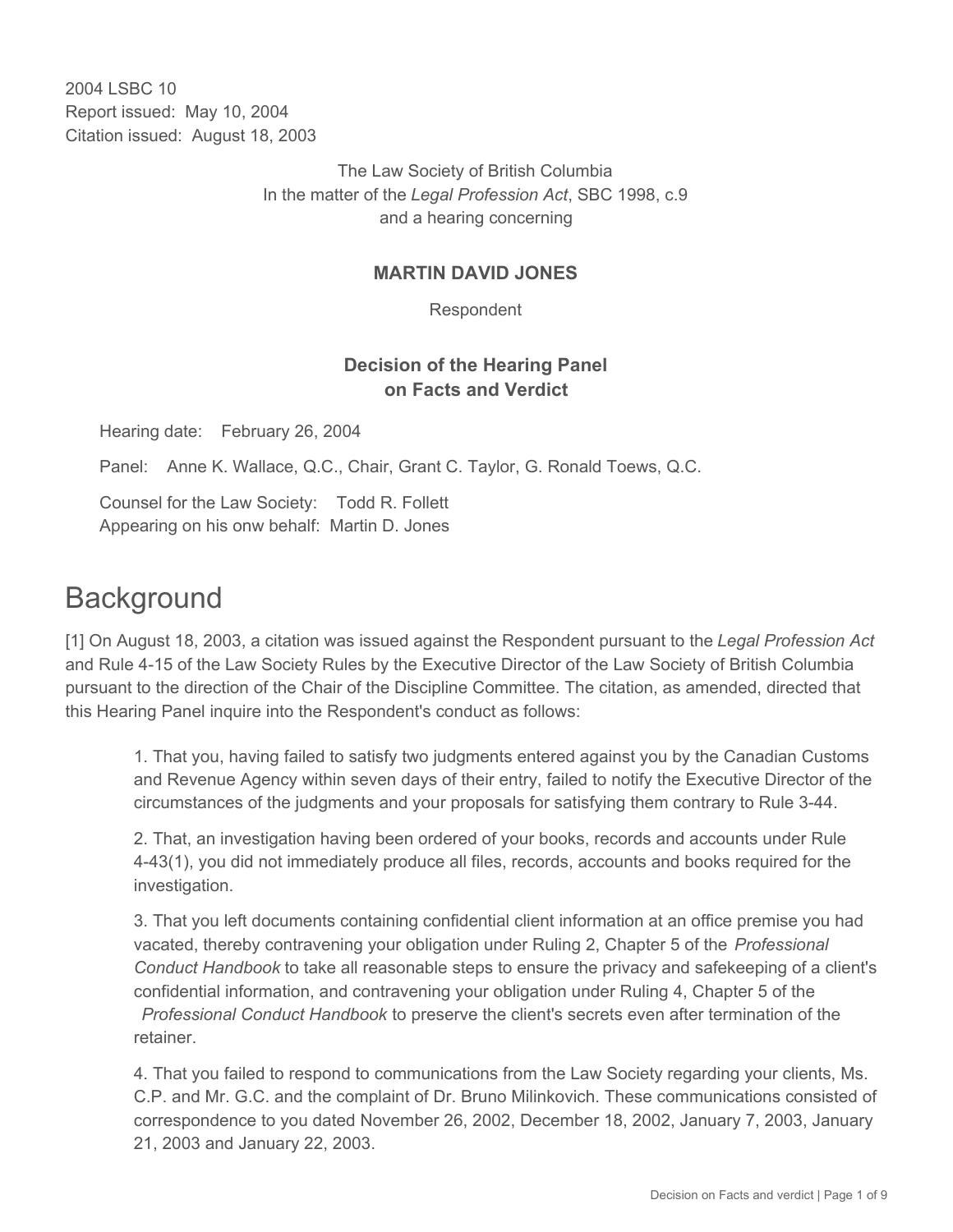5. That you failed to respond to communications from the Law Society regarding your client Mr. A. These communications consisted of correspondence to you dated April 16, 2003, April 25, 2003, and May 12, 2003.

6. That you failed to meet professional financial obligations incurred in the course of your practice when called upon to do so as follows:

(a) that you failed to pay sums owed to Dr. Elaine Wynne for accounts issued relating to 14 medical-legal reports, including 10 accounts for which you or your factoring company had received funds from the Legal Services Society;

(b) that you failed to pay sums owed to Dr. Robert Baker for three accounts, including two accounts for which you or your factoring company had received funds from the Legal Services Society; and

(c) that you failed to pay sums owed to Dr. Bruno Milinkovich for an account for interpreting services for which you had received funds from the Legal Services Society.

7. That you failed to account for all funds received on behalf of a client as required by Rule 3-48 as follows:

- (a) you failed to account for \$2,000.00 received from Mr. A.V. on behalf of Mr. M.L.;
- (b) you failed to account for \$6,000.00 received from Mr. N.S.; and

(c) you failed to account for \$4,000.00 received from Ms. C.P.

8. That you failed to serve your client Mr. G.C. in a conscientious, diligent and efficient manner as required by Ruling 3, Chapter 3 of the *Professional Conduct Handbook*, in that you did not keep Mr. G.C. reasonably informed regarding his matter, and you did not do the work in hand in a prompt manner so that its value to Mr. G.C. was not diminished or lost.

9. That you failed to serve your client Mr. A. in a conscientious, diligent and efficient manner as required by Ruling 3, Chapter 3 of the *Professional Conduct Handbook*, in that you did not do the work in hand in a prompt manner so that its value to Mr. A. was not diminished or lost.

10. That you misled your client Mr. A. by informing him that his application for permanent residence had been filed when it had not been filed.

[2] The Respondent acknowledged proper service of the citation and waived the requirements of Rule 4-15 of the Law Society Rules.

[3] At the start of the proceedings counsel for the Law Society indicated that he was no longer seeking an adverse finding on Count 6(c).

## **Agreed Facts**

[4] An Agreed Statement of Facts was filed as Exhibit 2 in these proceedings. It provides as follows:

1. Martin Jones was called to the Bar of the Province of British Columbia on November 15, 1996.

2. Mr. Jones operated a practice under the name Martin D. Jones Law Office from March 24, 1997 to July 31, 2002. From March, 1997 to February 1, 2002, his office was at #208, then at #512 - 402 West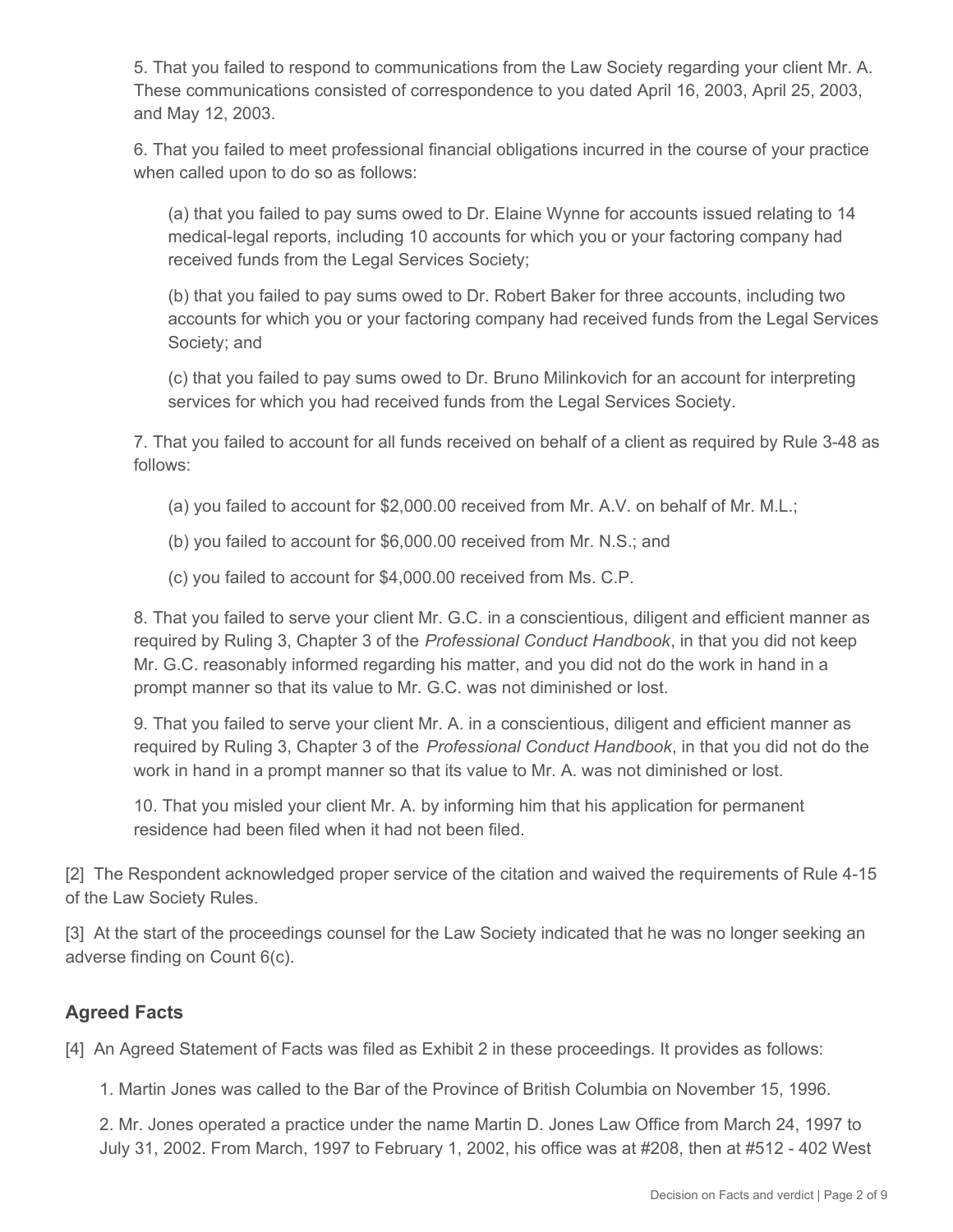Pender Street, Vancouver, British Columbia. On February 1, 2002 Mr. Jones relocated to #103 - 402 West Pender Street, Vancouver, British Columbia. Mr. Jones' clients were primarily seeking advice and services regarding immigration to Canada for themselves or others.

3. On approximately July 31, 2002, Mr. Jones ceased to carry on the practice of law at Martin D. Jones Law Office and his law office vacated the premises.

4. Mr. Jones' membership ceased in the Law Society of British Columbia on December 31, 2002 due to non payment of his membership fees.

#### **Section I - Obligation to the Law Society of British Columbia**

5. On March 15, 2002, a Certificate was filed under the *Excise Tax Act* against Mr. Jones in the amount of \$25,691.94, plus penalties and interest. This Certificate was filed for outstanding GST claimed by CCRA against Mr. Jones.

6. Mr. Jones did not satisfy the Certificate referred to in clause 5 of this Agreed Statement of Facts within seven (7) days of entry, and did not notify the Executive Director in writing of:

- (a) the circumstances of the judgment, and
- (b) his proposal for satisfying it.

7. Mr. Jones agrees his conduct as set out in clause 6 to this Agreed Statement of Facts constitutes a breach of Rule 3-44.

8. On March 5, 2002, a Certificate was filed under the *Income Tax Act* against Mr. Jones in the Federal Court, Trial Division for \$24,912.90 plus interest. This Certificate was filed for outstanding income tax claimed by CCRA against Mr. Jones.

9. Mr. Jones did not satisfy the Certificate referred to in clause 8 of the Agreed Statement of Facts within seven (7) days of entry, and did not notify the Executive Director in writing of:

- (a) the circumstances of the judgment, and
- (b) his proposal for satisfying it.

10. Mr. Jones agrees his conduct as set out in clause 9 to this Agreed Statement of Facts constitutes a breach of Rule 3-44.

11. An investigation was conducted by the Law Society into Mr. Jones' conduct regarding his clients, Ms. C.P., his client Mr. G.C., and a claim of an unpaid interpreter's bill by Dr. Bruno Milinkovich.

12. As part of the investigation of the matters indicated in clause 11 to this Agreed Statement of Facts, correspondence calling for a reply was directed to Mr. Jones dated November 26, 2002, December 18, 2002, January 7, 2003, January 21, 2003, and January 22, 2003.

13. Mr. Jones admits that he did not reply to the correspondence listed in clause 12 of this Agreed Statement of Facts. Mr. Jones admits that this conduct constitutes a breach of Chapter 13, Ruling 3 of the *Professional Conduct Handbook*, and constitutes professional misconduct.

14. An investigation was conducted by the Law Society into Mr. Jones conduct regarding his client Mr. A.

15. As part of the investigation of the matter concerning Mr. A., correspondence calling for a reply was directed to Mr. Jones dated April 16, 2003, April 25, 2003, and May 12, 2003.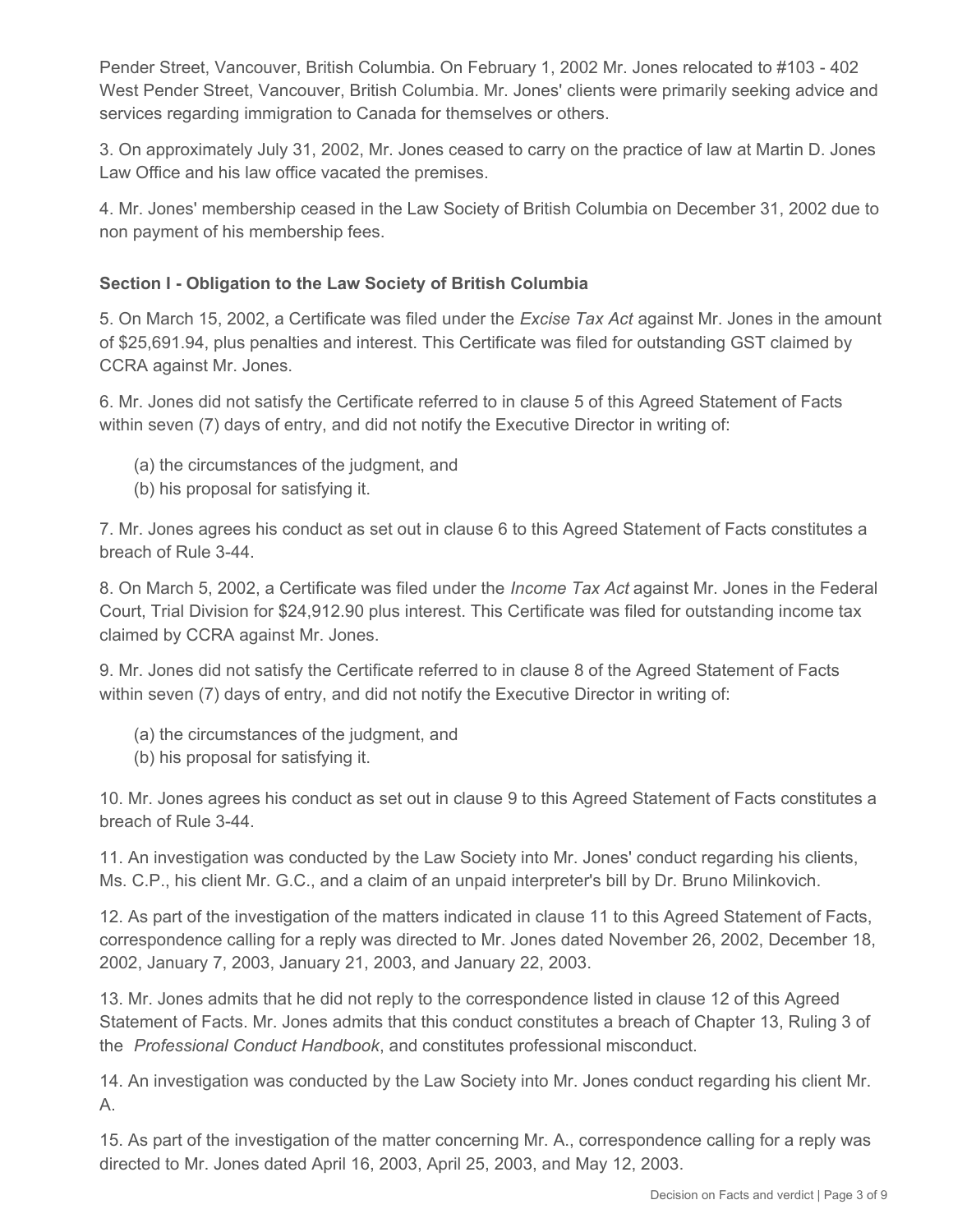16. Mr. Jones admits he did not reply promptly or at all to the correspondence listed in clause 15 of this Agreed Statement of Facts. Mr. Jones admits that this conduct constitutes a breach of Chapter 13, Ruling 3 of the *Professional Conduct Handbook*, and constitutes professional misconduct.

17. An audit order regarding Mr. Jones was issued by Mr. Everett, Q.C., Chair of the Discipline Committee, on July 18, 2002.

18. Mr. Jones did not produce all files, vouchers, records, accounts, and books as requested by the Law Society as required by Rule 4-43. Specifically, Mr. Jones did not produce:

- (a) client trust ledgers
- (b) Trust deposit books and bank statements
- (c) General accounting records from January 1, 2002 to July 15, 2002
- (d) monthly bank account reconciliations
- (e) billings and accounts receivable for 2001.

19. Mr. Jones admits that failure to provide the material required under Rule 4-43 as indicated in clause 18 to this Agreed Statement of Facts constitutes a breach of Rule 4-43.

#### **Section II - Failure to meet professional obligations incurred in the course of practice**

20. In the course of his practice, Mr. Jones had occasion to obtain expert medical reports for use on his immigration files. His usual practice was that a report would be prepared at Mr. Jones' request, he would be billed for it, and the account would be submitted as a disbursement to the Legal Services Society.

21. Dr. Robert Baker produced three medical legal reports at a fee of \$750.00 per request to Mr. Jones. Dr. Baker remains unpaid for all three of those accounts.

22. Mr. Jones submitted accounts to the Legal Services Society for two of the accounts referred to in clause 21 of this Agreed Statement of Facts. An account from Mr. Jones for \$750.00 was paid to Mr. Jones by the Legal Services Society on February 21, 2002, and an account for \$750.00 dated February 15, 2002 was paid to Mr. Jones by the Legal Services Society on March 14, 2002.

23. Mr. Jones indicates that he sent to a factoring company his Legal Services Society billings for the material time. He indicates his arrangement with the factoring company was that any bill unpaid for 90 days by the Legal Services Society would be deducted from payments he was to receive from the factoring company. He indicates that accordingly, it was not always clear to him which disbursements he was paid for when received funds from the factoring company.

24. Dr. Elaine Wynne provided 14 medical legal reports to Mr. Jones. Dr. Wynne remains unpaid for all 14 of these accounts.

25. Mr. Jones submitted accounts to the Legal Services Society for 10 of the accounts referred to in clause 23 of the Agreed Statement of Facts.

#### **Section III - Obligations to clients**

26. Upon vacating the business premise at #103 - 402 West Pender Street, Vancouver, British Columbia, material relating to Mr. Jones' files was left on the premises.

27. These materials included original Social Insurance cards of his clients J.E.R. and M.M.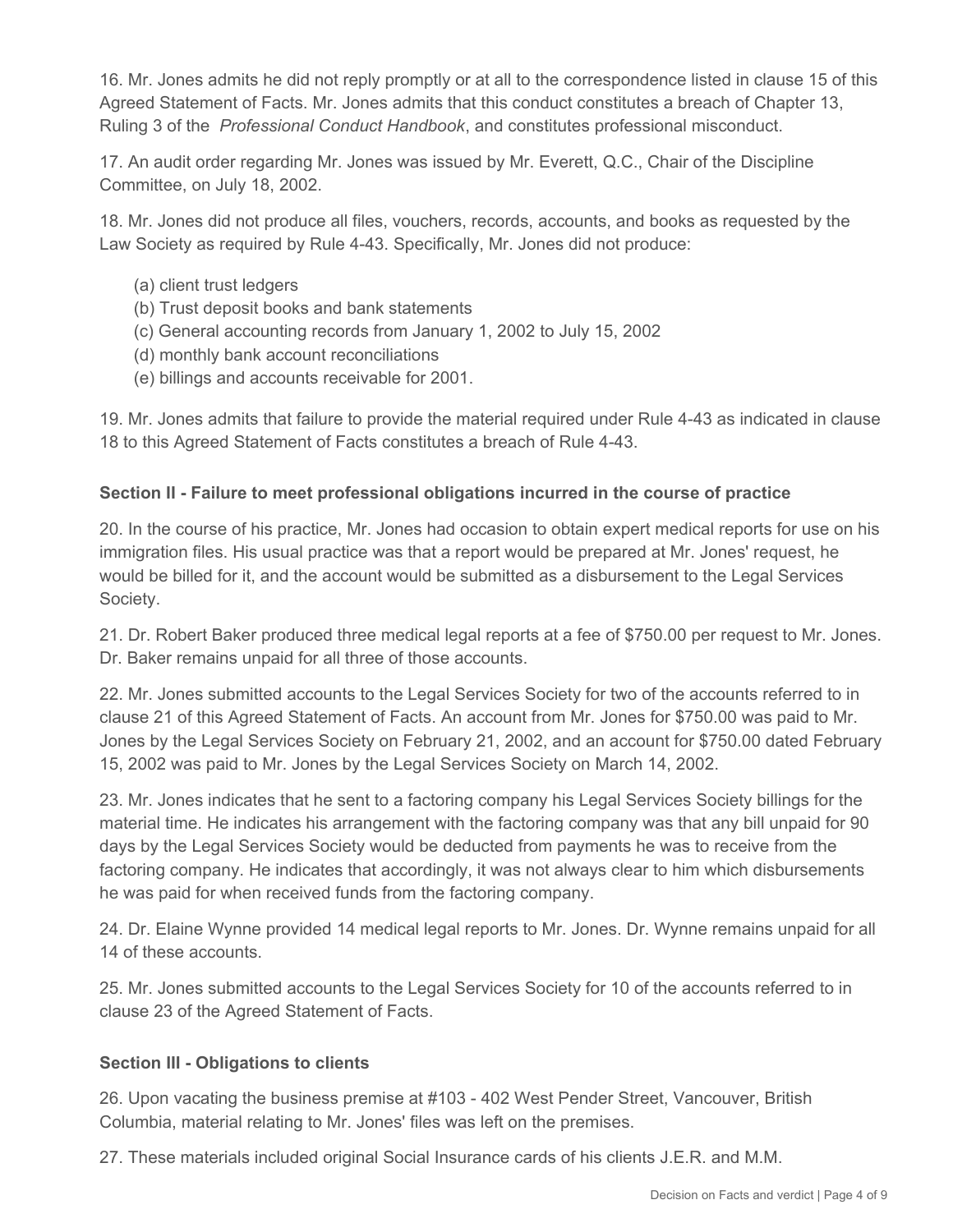28. The material relating to Mr. Jones' practice left at #103 - 402 West Pender Street included confidential documents such as:

(a) a letter from Mr. Jones to his client K.;

(b) a letter from Mr. Jones to his client A.;

(c) an Immigration and Refugee Board Personal Information form for his client M.N.;

(d) a Refugee Claimant form for his client M.N.;

(e) answer to question 37 of S.N.L.;

(f) answer to question 37 of I.P.K.; and

(g) letter - Jones/Dr. Granot re: client J.B. - reconsideration of recommendation to withdraw from graduate program.

Some of the documents left on the premise were from retainers which had ceased by the time Mr. Jones vacated his office premises.

29. Mr. Jones admits that leaving material as indicated in clause 27 breached his duty under Chapter 5, Ruling 2 to take all reasonable steps to ensure the privacy and safekeeping of a client confidential information, and breached his duty under Chapter 5, Ruling 4 to preserve the client's secrets even after termination of a retainer.

30. Mr. Jones admits that the breaches of the *Professional Conduct Handbook* indicated in clause 28 of the Agreed Statement of Facts constitute professional misconduct.

31. On March 7, 2002, Mr. Jones accepted a cheque for \$2,000.00 as a retainer from Mr. A.V. regarding an application to be made for permanent residence by M.L.

32. Although the retainer was to file a permanent resident application for M.L., this was not done.

33. Mr. Jones has not refunded the \$2,000.00 to Mr. A.V., and has not accounted to Mr. A.V., or Mr. M.L. for these funds contrary to Rule 3-48.

34. On June 4, 2001, Serena Chandi, a lawyer working for Mr. Jones, accepted from the firm's client, Mr. N.S., a cheque in the sum of \$3,000.00 and a cheque in the sum of \$990.00 as a retainer from Mr. N.S. The purpose of the retainer was for an application to be made for permanent residence status for M.S., sister of N.S.

35. Although the retainer was to file an application for permanent residence for Ms. M.S., this was not done until May 30, 2002.

36. Mr. Jones has not refunded the retainer of \$3,990.00, and has not accounted to Mr. N.S. or Ms. M.S. for the funds contrary to Rule 3-48.

37. On January 8, 2002, Mr. Jones received a post dated cheque in the amount of \$2,000.00 from his client Ms. C.P.. This cheque subsequently was deposited into Mr. Jones firm accounts.

38. On January 15, 2002, Mr. Jones received a cheque in the amount of \$1,000.00 from his client Ms. C.P. This was deposited into Mr. Jones firm account.

39. On January 25, 2002, Mr. Jones received from his client Ms. C.P. \$1000.00 cash, which was deposited into his firm account.

40. The funds paid to Mr. Jones as indicated in clauses 36, 37, and 38 of this Agreed Statement of Facts were paid as a retainer for an application to bring Mr. R.A.A. into Canada on a humanitarian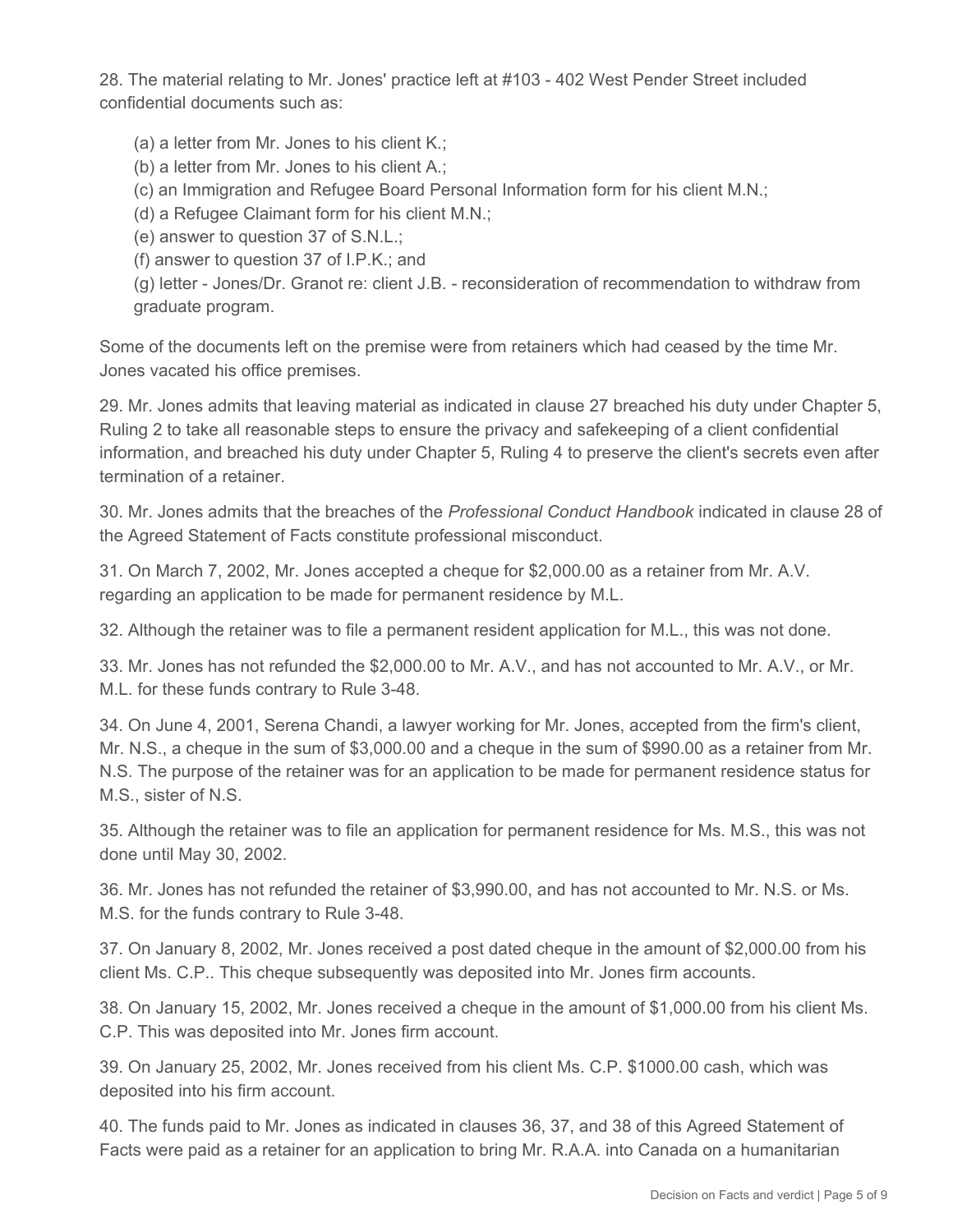basis.

41. Although the purpose of the retainer was to file an application for to bring Mr. R.A.A. into Canada, this was not done.

42. Mr. Jones has not refunded the retainer of \$4,000.00, and has not accounted to Ms. C.P. for the funds, contrary to Rule 3-48.

43. Mr. G.C. consulted Mr. Jones to file a permanent residence application on his behalf, with \$500.00 cash paid to Mr. Jones on February 22, 2002 as the Government of Canada processing fee for this application, and \$200.00 cash apparently as a retainer on February 22, 2002. The application form was completed and signed by Mr. G.C. in approximately February 2002.

44. Mr. G.C.'s application for permanent residence was required to be filed within 180 days of a decision determining Mr. G.C. to be a Convention Refugee. This was not done by Mr. Jones, as Mr. G.C.'s application for permanent residence was not filed at all.

45. Mr. G.C. received no information from Mr. Jones as to the progress or lack of progress of his application for permanent residence status.

46. Mr. Jones admits that he failed to serve his client Mr. G.C. in a conscientious, diligent and efficient matter so as to provide a quality of service at least equal to that of a competent lawyer in a similar situation as required by Chapter 3, Ruling 3 of the *Professional Conduct Handbook*. In particular, Mr. Jones admits he did not keep Mr. G.C. informed as to the status of his application, and did not do the work in hand in a prompt manner so that its value to the client was not diminished or lost.

47. Mr. Jones admits his violation of Chapter 3, Ruling 3 of the *Professional Conduct Handbook* as indicated in clause 46 of this Agreed Statement of Facts constitutes professional misconduct.

48. In February 2001, Mr. Jones was retained by Mr. A.A. to file a permanent residence application on behalf of Mr. A.A. \$1,5000.00 was paid as a retainer by Mr. A.A. to Mr. Jones in this matter.

49. Mr. A.A. checked with Mr. Jones as to the status of his application, and had been told by May 2001 by Mr. Jones that his permanent residence application had been submitted.

50. Mr. A.A. checked with Mr. Jones on several occasions after May 2001, and was told that no answer had yet been received on the application and that it took a long time to get a response.

51. In approximately July 2002, Mr. A.A. attempted to check on the status of his matter, but found Mr. Jones' office shut down and that Mr. Jones was no longer conducting his law practice.

52. Although the retainer of Mr. Jones by Mr. A.A. was to file a permanent residence application, this application was not filed.

53. Mr. Jones admits that he did not serve Mr. A.A. in a conscientious, diligent and efficient matter so as to provide a quality of service at least equal to that of a competent lawyer in a similar situation as required by Chapter 3, Ruling 3 of the *Professional Conduct Handbook*. In particular, as the application was not filed, Mr. Jones did not do the work in hand in a prompt manner so that its value to Mr. A.A. was not diminished or lost.

54. Mr. Jones admits his failure to serve his client as required by Chapter 3, Ruling 3 as indicated in clause 52 constitutes professional misconduct.

[5] Counsel for the Law Society invited the Panel, on the basis of the Agreed Statement of Facts, to find that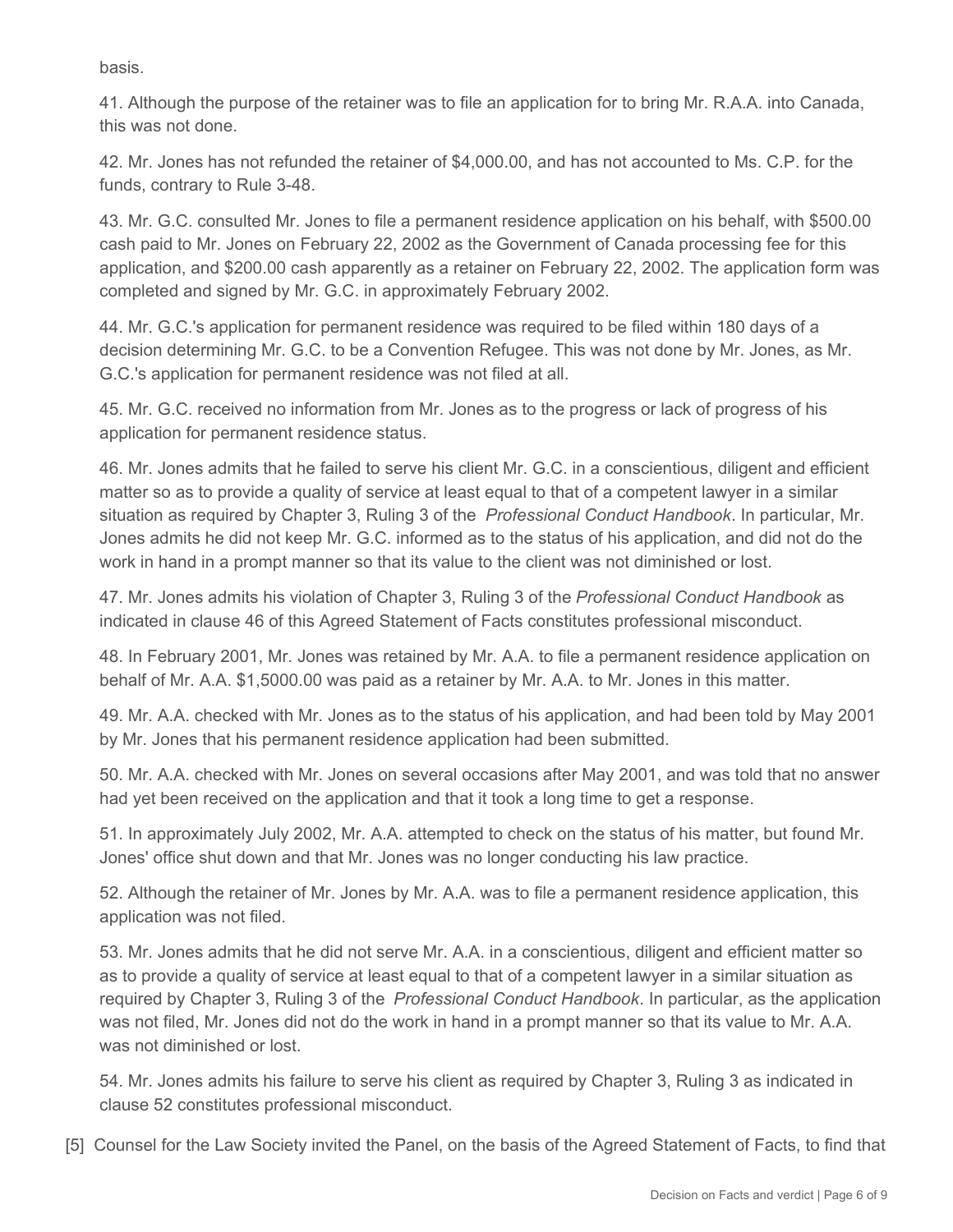the amount of unaccounted funds in Count 7 (b) is \$3,990.00.

[6] It was the submission of counsel for the Law Society that the Panel could make adverse findings, other than on Count 6 (c ) and with the change to Count 7 (b), on all Counts of the citation except count #10, and the Panel so finds.

[7] With respect to Count #10, the Panel heard testimony from Mr. A, a former client of the Respondent. Mr. A testified that he first met with the Respondent on February 13, 2001, when he attended at the Respondent's office with his wife for the purpose of retaining the Respondent to obtain landed immigrant status for him in Canada. At that time, his wife had landed immigrant status and Mr. A was an international student on a student visa from Seattle.

[8] The witness testified that the Respondent told him that the whole application would cost \$3,000 plus processing fees. Mr. A then paid the member a \$1,000.00 retainer and was given a list of information that he was to gather and give to his lawyer.

[9] Mr. A testified that in February 2001 he gave all of the requested information to the Respondent except for some support letters that were required. When he phoned the Respondent in June of 2001 to tell him he had obtained those letters, the Respondent advised him that the application had already been sent to immigration but that the Immigration Department wanted further information. The witness said that he replied that he had not yet paid the processing fee and the Respondent told the witness to bring \$500.00 to the Respondent's office for that fee. The witness testified that he did give the Respondent \$500.00 cash when he met with him and a receipt was filed showing that transaction.

[10] Mr. A testified that when he met with the Respondent later in June 2001, he was asked to sign some further documents and to provide information about his parents. He was questioned as to whether he thought it was odd he was asked to sign further documents after he had been told the application had already been filed. The witness responded that he trusted the Respondent completely and so did not give it any more thought. He stated that he was told at that time that it would take between 7 months to a year for the application to be processed.

[11] Mr. A testified that he phoned the office six months later, then 7 months later and periodically after that until about 15 months had elapsed. He estimated there were about 5 calls when he spoke to the Respondent and on each of those occasions he was told that the Immigration Department was taking a long time to process applications. By the end of the 15 month period, Mr. A became frustrated with waiting and so consulted an immigration consultant. This person advised him that something must be wrong because usually within 6 months at least a letter was issued confirming that the application had been received.

[12] Mr. A attempted to phone the Respondent in July 2002 but found the phone was out of service. He went to the office he had attended previously and found that the office had been closed down. He checked the building directory and found another office was listed for the Respondent. He attended that office and found that it too was closed. A maintenance worker directed him to another lawyer in the building where Mr. A spoke to an articled student at that office who advised that his office had some of the Respondent's files and also were in contact with the Respondent and that everything would be straightened out. The witness testified he phoned this other office many times and was finally told by the student that they had lost contact with the Respondent. The witness was advised to use the *Freedom of Information Act* provisions to obtain access to the file and the witness pursued this option. He then discovered that no application had ever been filed. As a result, Mr. A sought the help of another lawyer.

[13] Mr. A testified that he learned the criteria had changed between the time he had asked the Respondent to prepare the original application and when the new lawyer began to prepare the second set of documents.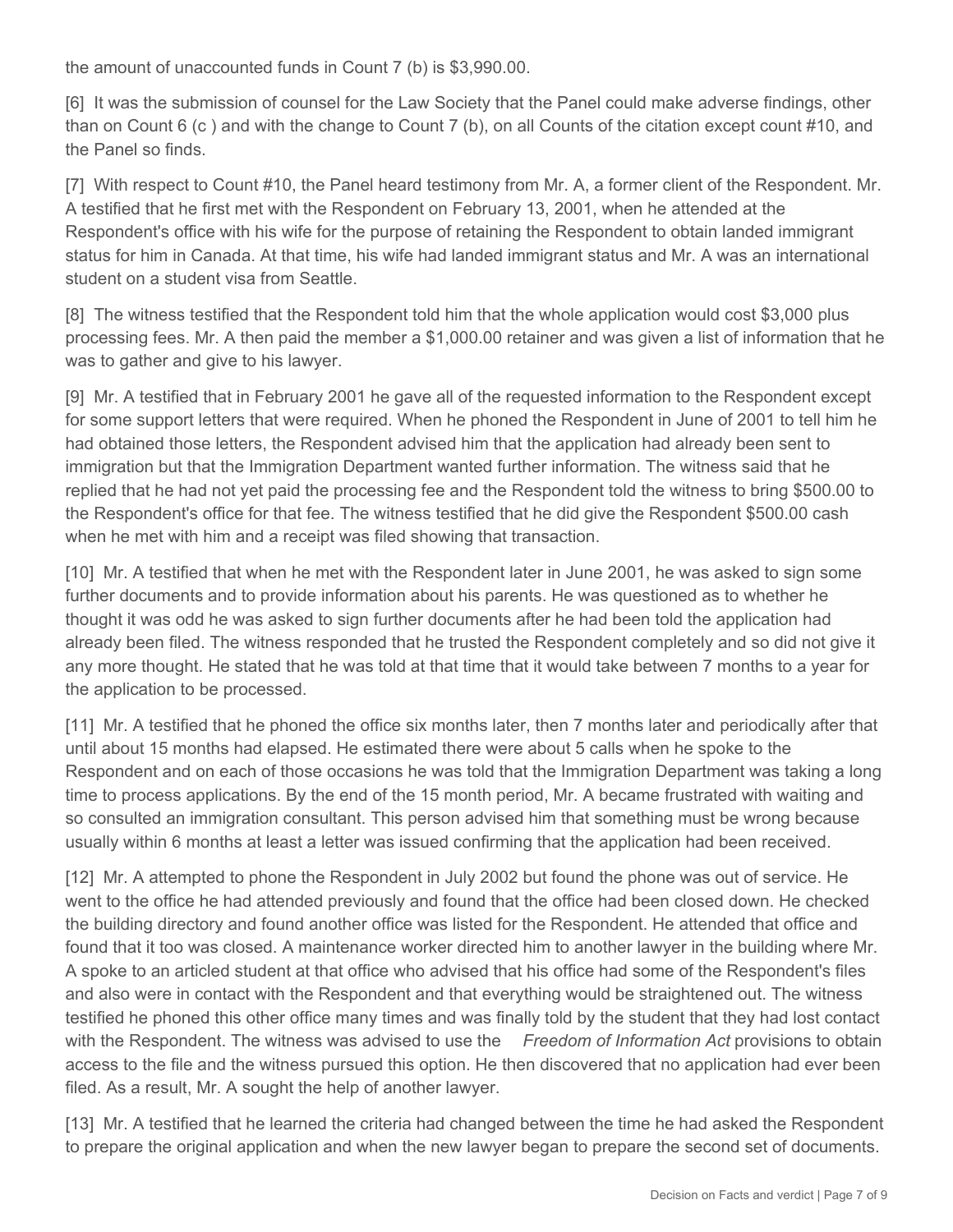He was told that the new criteria made it harder to obtain landed immigrant status. In addition, Mr. A was told that the Immigration authorities would be concerned about why he had not filed the application for such a long time after his original visa had expired and also the new lawyer told him that he was concerned about Mr. A's existing status. All of this caused stress for Mr. A. He confirmed that the \$1,500.00 he had paid to the Respondent has never been returned.

[14] The Respondent testified on his own behalf. He stated that he was not in a position to dispute the facts because his memories of that time period were not clear. He testified he had a huge workload during this time with 400 - 450 new immigration files per year. The Respondent indicated he was having trouble coping with the financial and emotional stress of practice but didn't realize how much of a problem he had until he had an emotional breakdown in June of 2002. Then he realized he could no longer cope. He closed his office, put over 300 files in storage and provided a list of files to another lawyer in the building where he worked. He subsequently sought medical help and was diagnosed with depression and treated for that illness. Six weeks after he closed his office, he moved to Toronto.

[15] While the Respondent had no specific recollection of the file in question, he did testify as to his normal practice at the time. He confirmed that the steps Mr. A had related to the Panel about the two visits to his office were his usual practice. He stated that it was not unusual to have submitted an application without all the information requested when a client's visa had expired and there was otherwise a strong case for granting the application. He also testified that it was not unusual for the Respondent to get further information from clients after the original application was filed and then have them sign a photocopy of the filed application, which the Respondent always kept.

[16] The Respondent testified that with respect to the subsequent telephone calls from Mr. A, the Respondent did not check into the file to confirm the application had been filed so he didn't realize it had not been. He indicated that he received many status of application calls and his practice at the time was to give clients general answers about the process without looking at particular files. The Respondent admitted that he didn't look at Mr. A's file to confirm that the application had been received by the Immigration authorities and that he should have. He could not say that he lied to Mr. A but also stated that his mental state was such that he couldn't be 100% sure he didn't.

[17] There is no issue with the fact that Mr. A was misled by the Respondent. Therefore, the issues that the Panel must decide are as follows:

a. Was the client misled because the Respondent was deliberately dishonest with him or was he reckless as to the information he was giving his client, which misled him?

b. If the panel finds on the first question that the Respondent was reckless, then does the recklessness he showed amount to professional misconduct?

### **Decision**

[18] As stated above, the Panel finds that the member was guilty of professional misconduct with respect to the following Counts in the citation: Counts 1 through 5, Counts 6(a) and 6(b), Count 7(a), Count 7(c), Count 8 and 9. With respect to Count 7(b), the Panel finds that the Respondent was guilty of professional misconduct in failing to account for \$3,990.00.

[19] With respect to the remaining Count, the Panel concurs with the statement of counsel for the Law Society that both Mr. A and the Respondent were credible witnesses. They were honest witnesses who gave their evidence in a straightforward manner. The Panel finds that the Respondent was indeed very